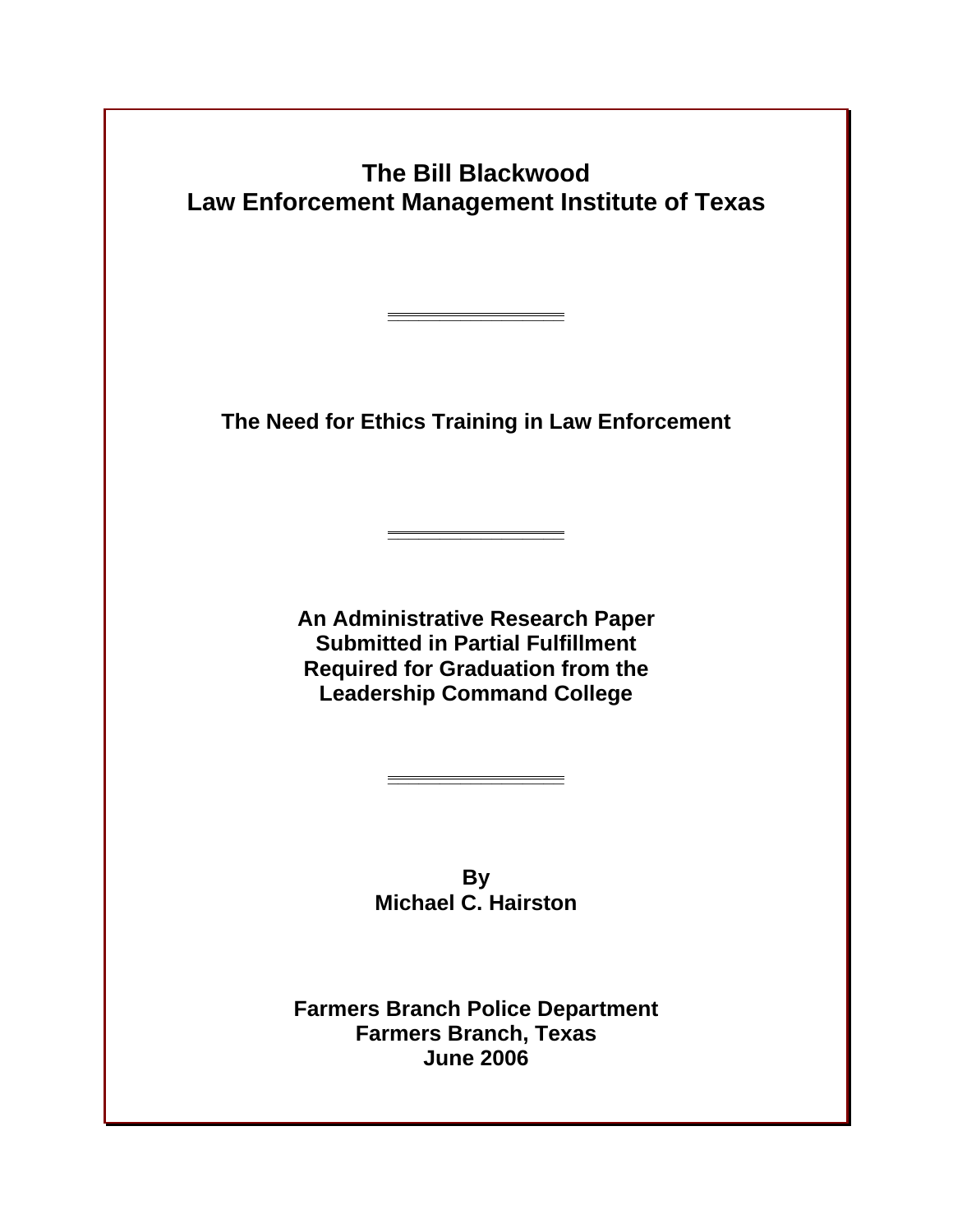#### 0B**ABSTRACT**

The need for a heightened awareness of ethics training is becoming evermore present in the field of law enforcement. The media has become a major catalyst in bringing unethical officers into the public eye. The unethical actions of a single officer can bring shame and distrust to an entire law enforcement agency, and reduce the public trust that is vital for this profession. The methodology used in the research of this topic included a review of literary works and a survey of 26 law enforcement agencies located throughout the State of Texas.

 The findings from the literature and the survey revealed that most law enforcement agencies have an oath or a code of ethics in place. The findings also revealed that officers feel that having ethics is an important aspect of the law enforcement profession. However, a little more than half of the agencies surveyed actively conduct ethics training. The ethical actions of officers on and off duty are now seen nationally and a heightened awareness of the desired ethical standards an officer should follow needs to be positively reinforced.

 Ethics training should be implemented in every phase of an officers training. This should start at the police academy and continue through the career of the officer. Law enforcement agencies that do not have a code of ethics or an oath of ethics should strive to develop a set of behavioral standards for officers to live by. These policies should be a guide on how officers must conduct themselves in their professional and private lives.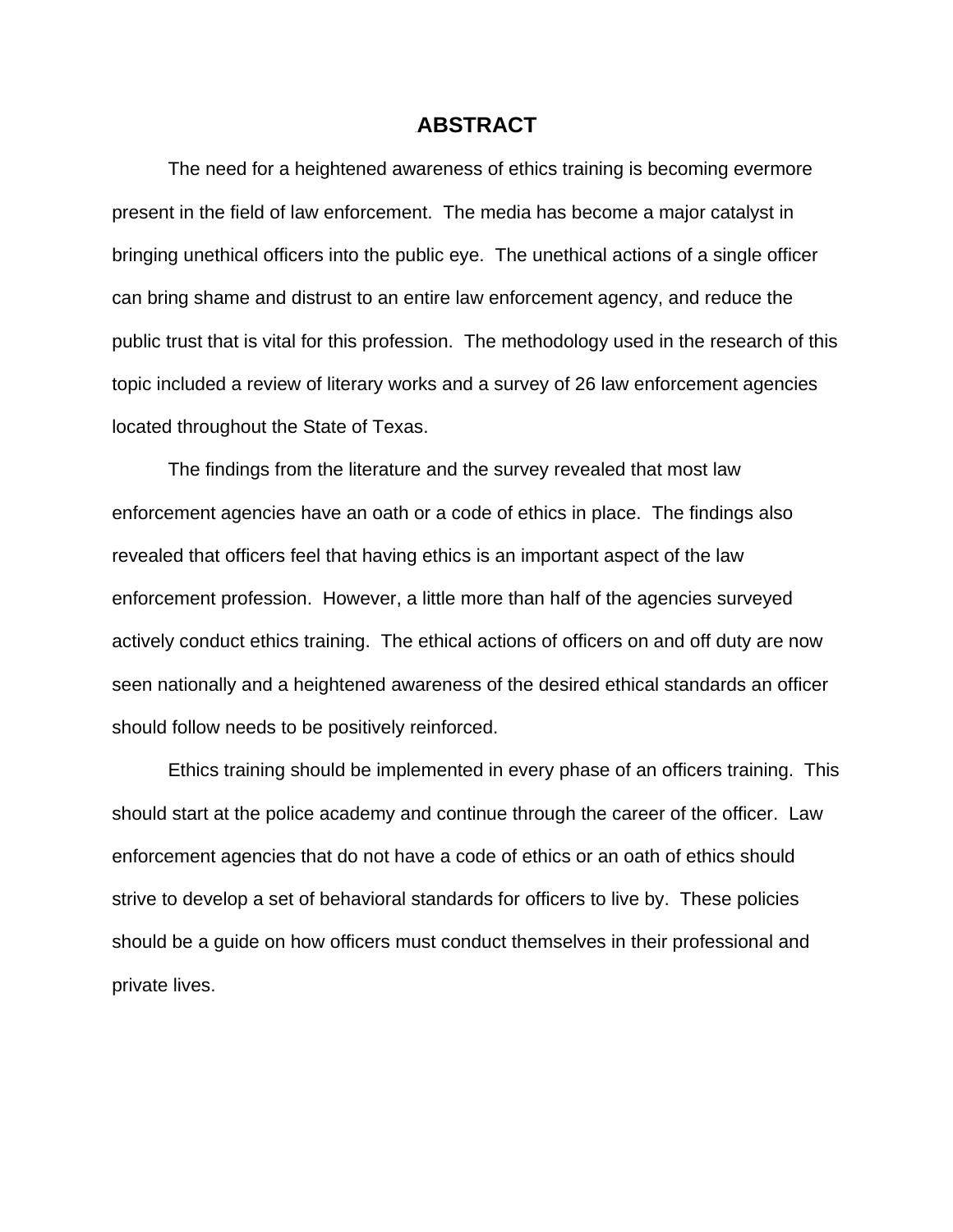# **TABLE OF CONTENTS**

### Abstract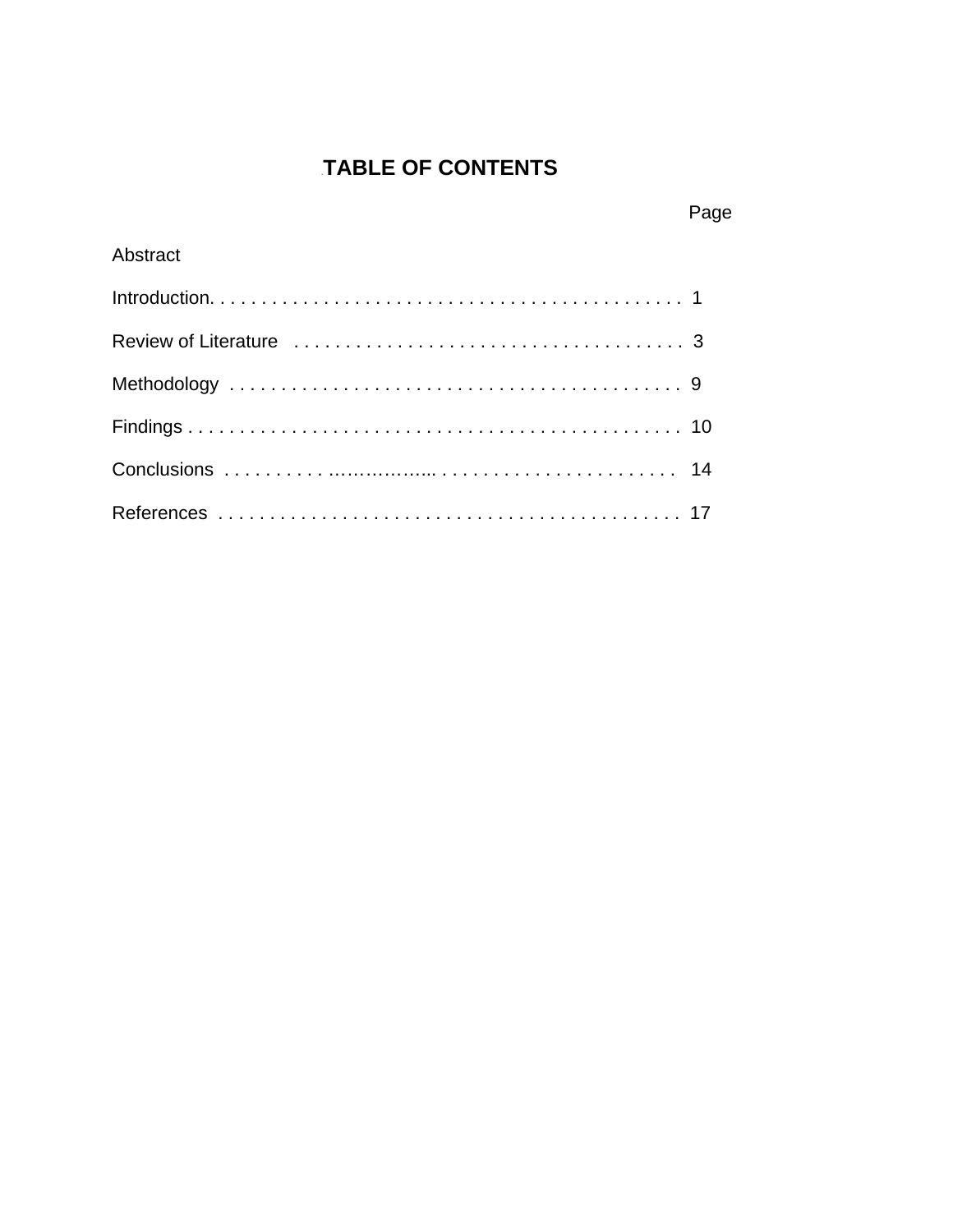#### **INTRODUCTION**

The law grants police officers a great amount of power and control over the community in which it serves. The law also affords a new rookie officer the same powers as the most seasoned veteran officer. The powers given to a police officer demand that the officer follow strict ethical guidelines that will dictate police behavior and conduct. Historically, ethics training has not been given the same level of importance as other areas of training; however, with increased scrutiny from the public sector, ethics is becoming a more common facet of law enforcement training.

The concept of an ethical philosophy can be traced back to the time of the Roman Empire. The emperor Marcus Aurelius said of ethics, "if its not right don't do it; if its not right don't say it." This philosophy of ethics is still believed and practiced in today's society. The code of ethics police departments administer to officers represents a personal commitment to follow the guidelines set forth by law enforcement professionals. Police departments expend vast amounts of resources to investigate complaints of police misconduct to ensure organizational integrity. A reduction in complaints will allow police departments to focus on the more important issues that affect the community and the citizens.

This administrative research will explore the need for the development and implementation of ethical standards in law enforcement. Police officers are in the public view while on duty as well as off duty. Hence, the actions and behavior of an officer are always under scrutiny by the media and the public. Rising public interest in the ethical standards of police officers and its associated misconduct has become headline news. The unethical performance of one officer can create negative perceptions of the police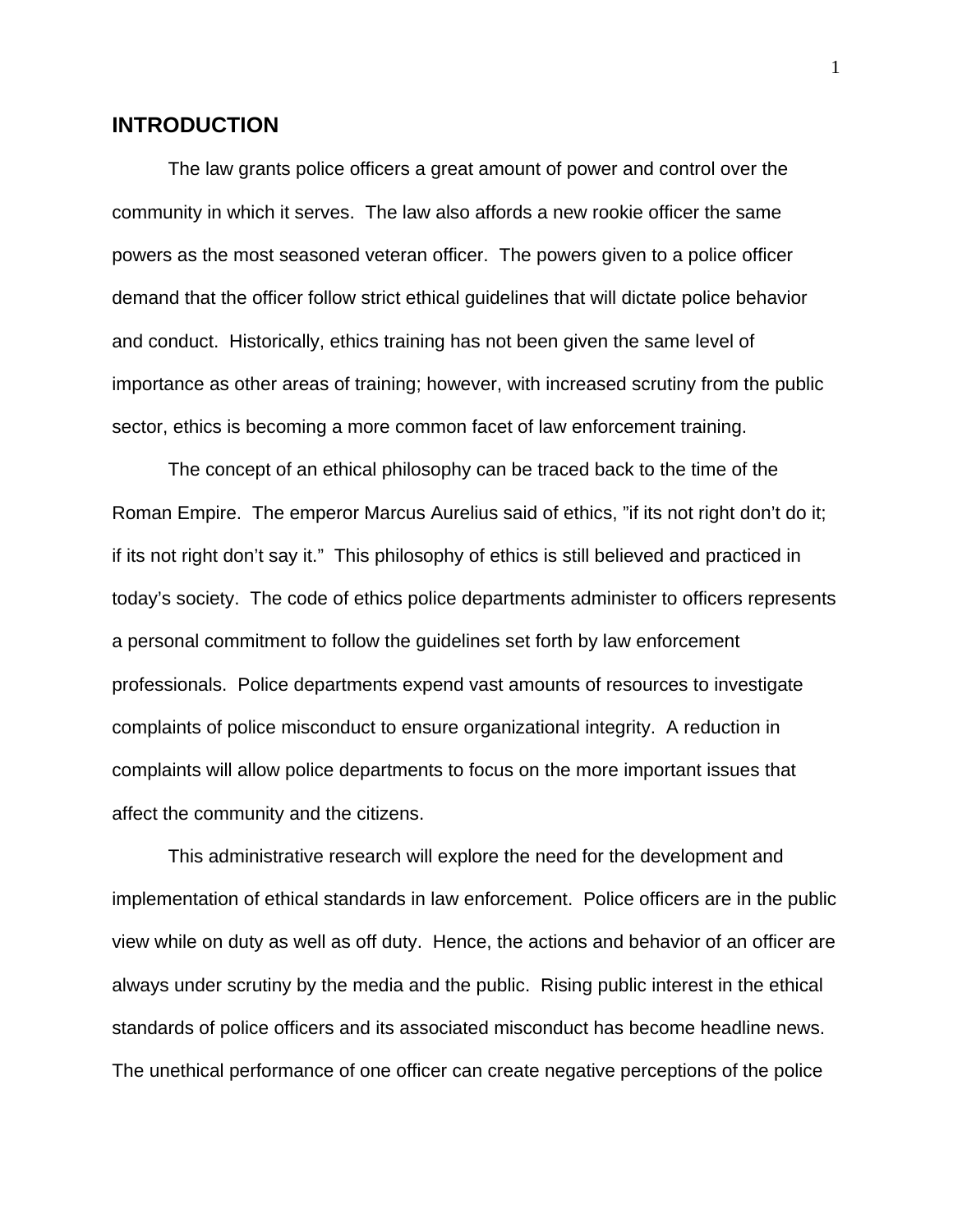department and City. Due to this increased interest, police departments must focus on hiring people with high moral standards and then must ensure that the newly hired officer continues to live up to those after gaining employment.

The primary purpose of this research is to determine the use and compliance of ethical guidelines and standards in the law enforcement community. Several sources will be used in the research of this paper. The sources will include literary works and reviews from the authorities on the topic of ethics. In addition to the literary works, a survey will be conducted of several law enforcement agencies represented at the Leadership Command College Module !, Class 66. A sample of code of ethics statements will be collected from various police departments to compare and contract the value concepts listed in those statements. This will assist to determine a baseline philosophy of ethical core values in law enforcement. The predicted findings will be that the majority of police departments will have a code of ethics for their officers. Through the results of the research, a determination will be formulated answering the question: "do law enforcement agencies provide ethics training and truly attempt to maintain the ethical standards stated in their code of conduct or oath of ethics statement."

#### **REVIEW OF LITERATURE**

When a police officer accepts the authority as symbolized by the badge of a law enforcement officer, a public trust has automatically been accepted that the officer will protect the rights of the people and maintain their safety in the community served. The officer is also expected to be an example for others in the community to emulate. The officer should be a good example to the citizens in his professional life as well as in his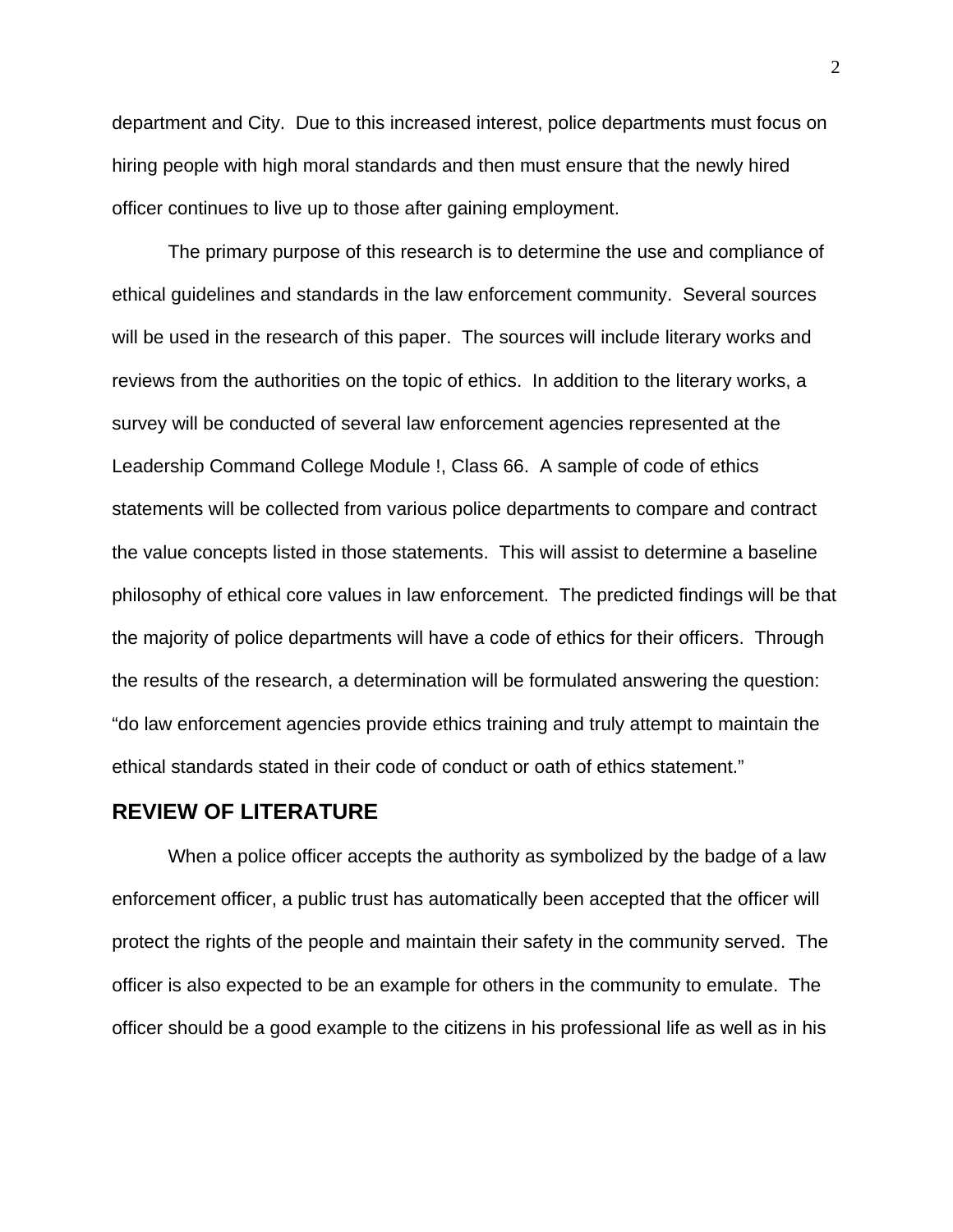personal life. Cohen & Feldberg (1991), list five ethical standards every law enforcement officer should strive to maintain. The five ethical standards are as follows: officers must provide fair access to their services to all member of the community; officers must insure that their power is held and used as a public trust, and will not be abused; officers must see their primary duty as the safety and security of citizens before the unreflective enforcement of law; officers must acknowledge the coordination of governance with their officials in the system. This includes legislators, other officers, prosecutors and judges. Subsequently, there must be coordination, cooperation and communication between all members involved. Additionally, officers must maintain an attitude of non-partisan objectivity in carrying out their functions. Police work is a social profession that requires the officer set feelings aside and demonstrate objectivity.

A case study of the police department in the City of Farmers Branch demonstrates how the five main ethical standards were tested in the summer of 2006. A city council member, Tim O'Hare, suggested a city ordinance dealing with illegal immigration. The proposed ordinance created a heated debate and demonstrations on both sides of the immigration issue. During the demonstrations the police department was thrust into the middle of the issue. The officers and supervisors did an excellent job following the five basic ethical standards in their response and actions dealing with the immigration issue. In relationship to the first ethical standard, the police department served all demographics of the community regardless of who requested police assistance.

The Farmers Branch Police Department was also conscious of the second ethical standard during an immigration demonstration by the League of United Latin American Citizens (LULAC). An immigration opponent entered the area where the LULAC

3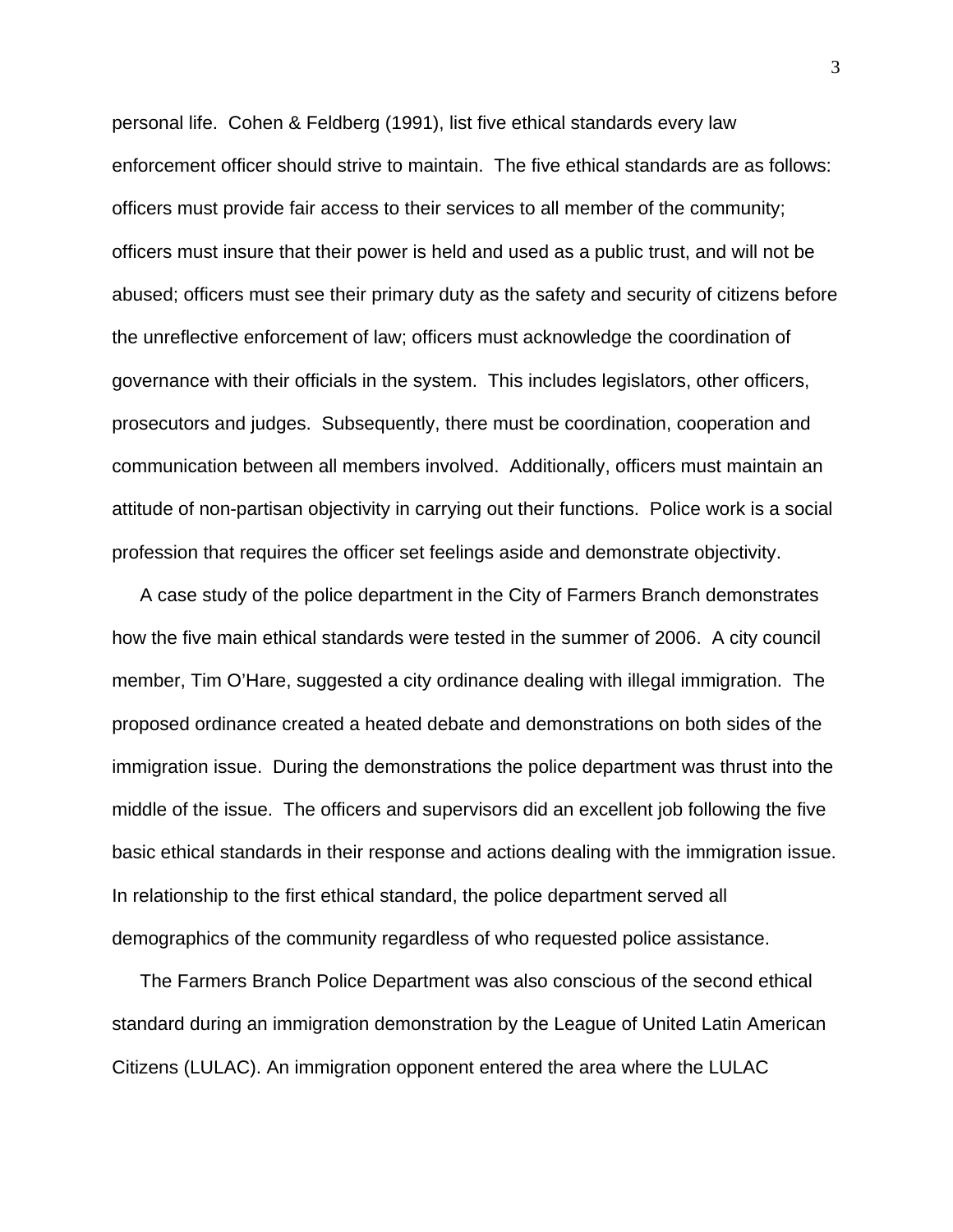members were speaking and began to be confrontational. Police officers quickly removed the immigration opponent from the LULAC crowd and avoided any incident. During the demonstration the third ethical standard was tested. Although there were demonstrators on both sides of the immigration issue the officers of the department did not take sides. The officers were at the demonstration to keep the peace and ensure the safety and security of all of the demonstrators regardless of their stance on the immigration issue. In accordance with the fourth ethical standard the police department maintained a good line of communication with all parties involved in the demonstration. The police department stayed in contact with members of the City, LULAC, and other law enforcement agencies in planning for the proper police response to the demonstration. The fifth ethical standard is successfully demonstrated by the Farmers Branch Police Department, as it should be with all law enforcement agencies. The officers do not take a partisan stance on issues. Their job is to serve the citizens, who ever those citizens may be.

The five ethical standards as described by Cohen & Feldberg (1991) can be considered the minimum standards of behavior an officer should try to achieve in professional and personal dealings with the public. The public makes judgments on what is seen and how it is perceived. When a member of the general public sees or hears a tale of officers going above and beyond the call of duty the officer and possibly the entire law enforcement agency are seen in a revering light. This perception can also be inverted to the degree that it creates a negative perception on the department. The unethical actions of one officer can cast a dark cloud on the entire agency. Examples of unethical behavior by officers can be found in the media on a regular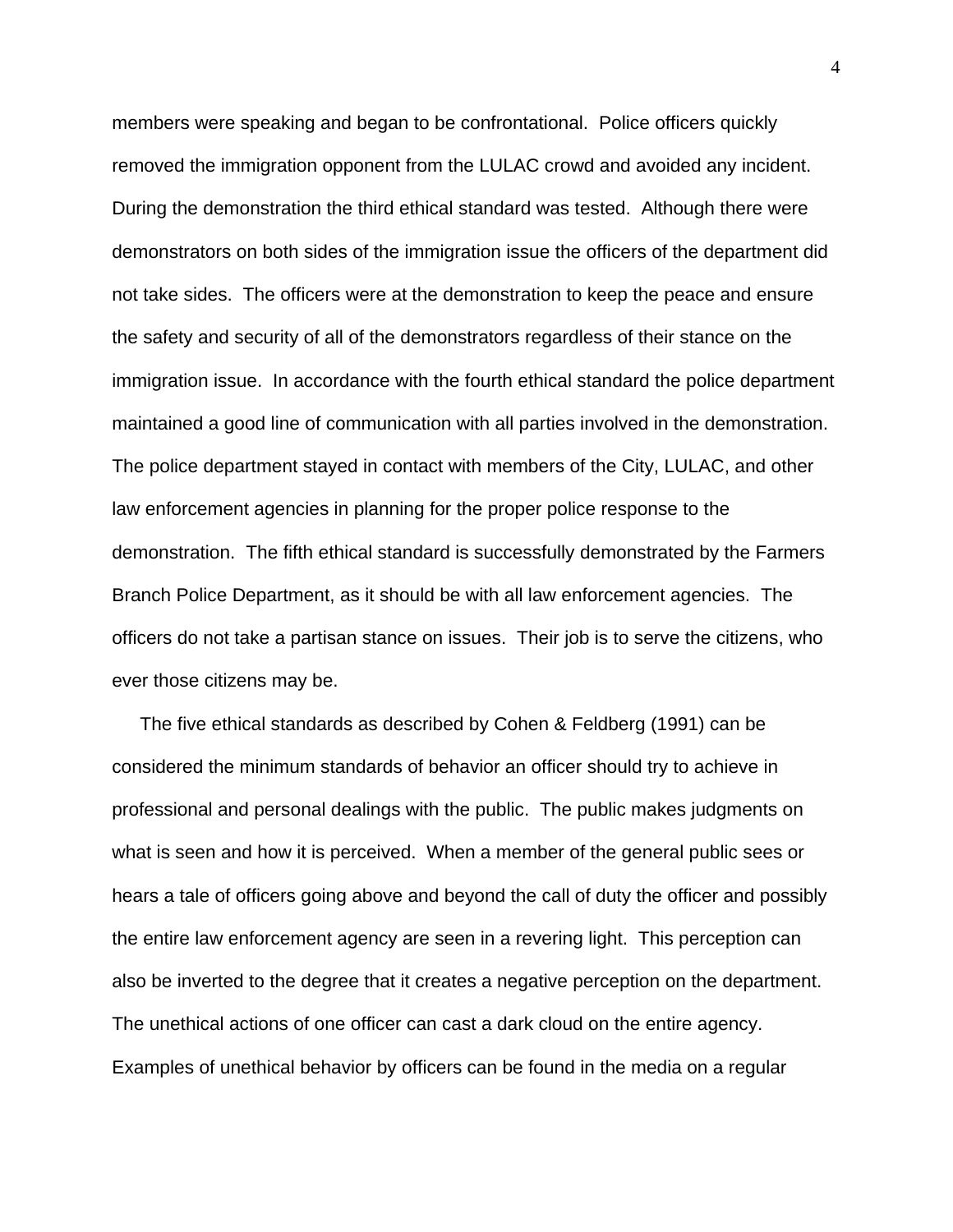basis. Although the unethical conduct may be by a single officer, the public often perceives the act as department wide and the department will then need to begin to improve its public image. A law enforcement agencies image is directly correlated with public trust. In many professions, including law enforcement, the citizen perception is considered reality. The average person relies on previous contact with officers and media reports to make their determination on the credibility of the law enforcement agency. The citizenry of the jurisdiction served by the law enforcement agency can often assist in the success or failure of the agency through its political ties and ability persuade public officials.

 After reviewing the basis for ethical guidelines and how its application or misapplication by an officer can affect the agency and the community, departments should focus their efforts on how to best manage ethical behavior. The first step to having an agency of ethical officers starts in the hiring process. Law enforcement agencies take great strides to research and evaluate the potential behavioral characteristics of new officers. Many of the hiring procedures include a written application, knowledge testing, physical agility test, background check, polygraph, oral interview, and a psychological test. Although these tests screen for honesty, psychological stability, and a criminal history they do not screen for the value predispositions of the potential officer (Caldero & Crank, 2000). When a new officer has passed all of the requirements for hiring it is assumed that the officer will be of good ethical standards because he had a clear background and has successfully completed the applicant screening process. Every new officer hired has personal and cultural value systems that are formulated, nurtured, and shaped throughout their lives. The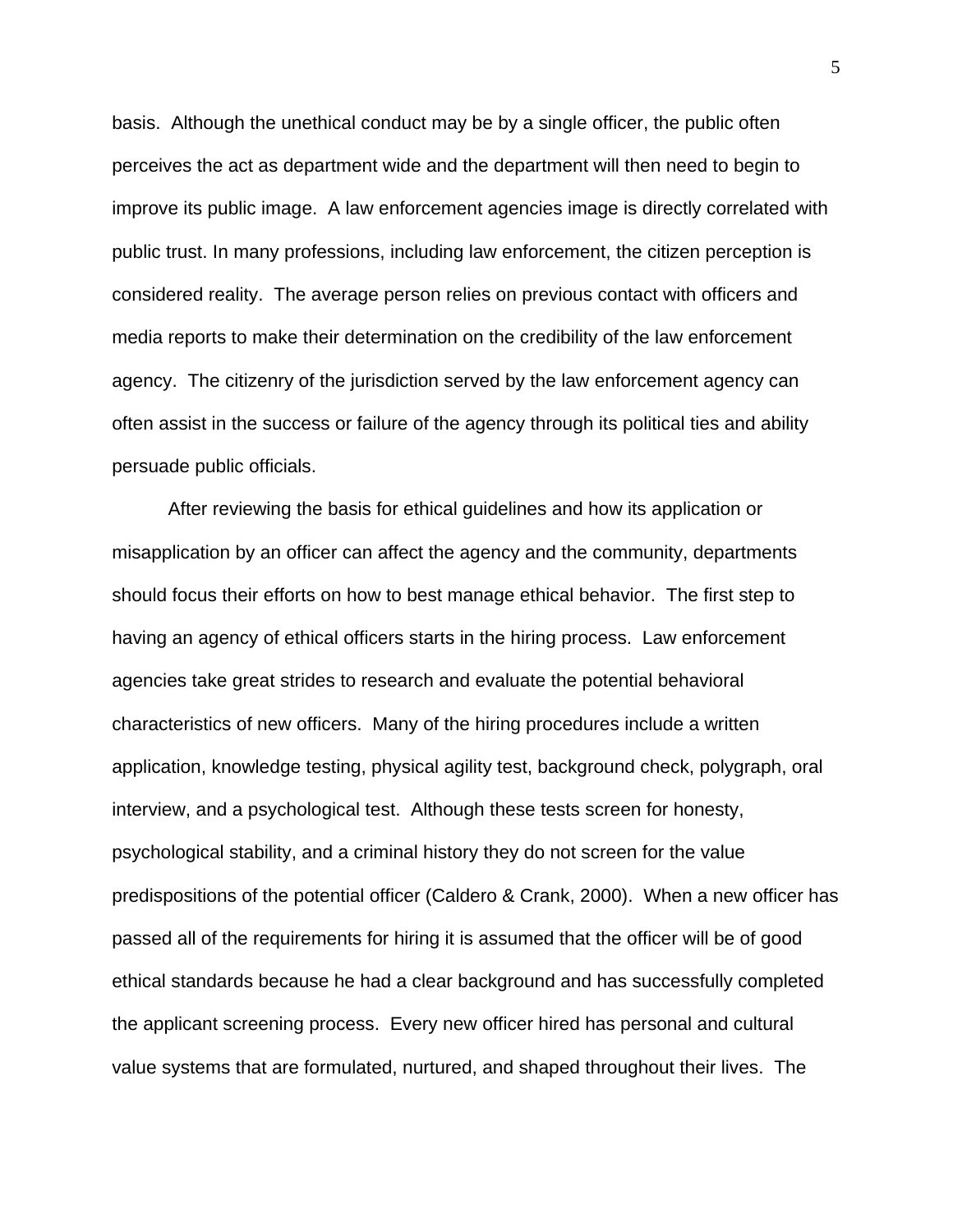challenge for the law enforcement agency now will be to hone the values of the new officer and teach the ethical standards that the officer will be required to adhere.

 Once the officer has been hired the foundation of ethical training commences in the police academy based on current police theories and concepts. The new hire furthers their ethical education in the field training program. The field training program is where the real life training of the police profession will occur. The recruit officer will test his knowledge, skills, and ethical values daily. The training will vary from trainer to trainer due to their perceptual filters. Law enforcement, like other professions, has its own subculture of practices and policies. One of the first aspects of the new officers training should include is training on ethical standards. The new officer must understand that law enforcement officers are skilled professionals and their primary consideration constitutes providing a service that benefits the community.

 Because law enforcement has been licensed and viewed as a profession, ethics and ethical conduct are key components in community application. Citizens expect law enforcement officers to work in a professional manner without expressing personal views or emotions. A new officer, as well as veteran officers, must strictly adhere to the agency's code of ethics and a code of conduct (Grant, 2002). The citizens of the community often have a preset value system that they believe law enforcement should follow. Continued respect for the agency from within the community can be validated when all officers strive to conduct themselves in an ethical manner while on and off duty. The code of ethics of an agency has no true meaning unless it is supported by the supervisors of the agency and reinforced to the subordinates their own personal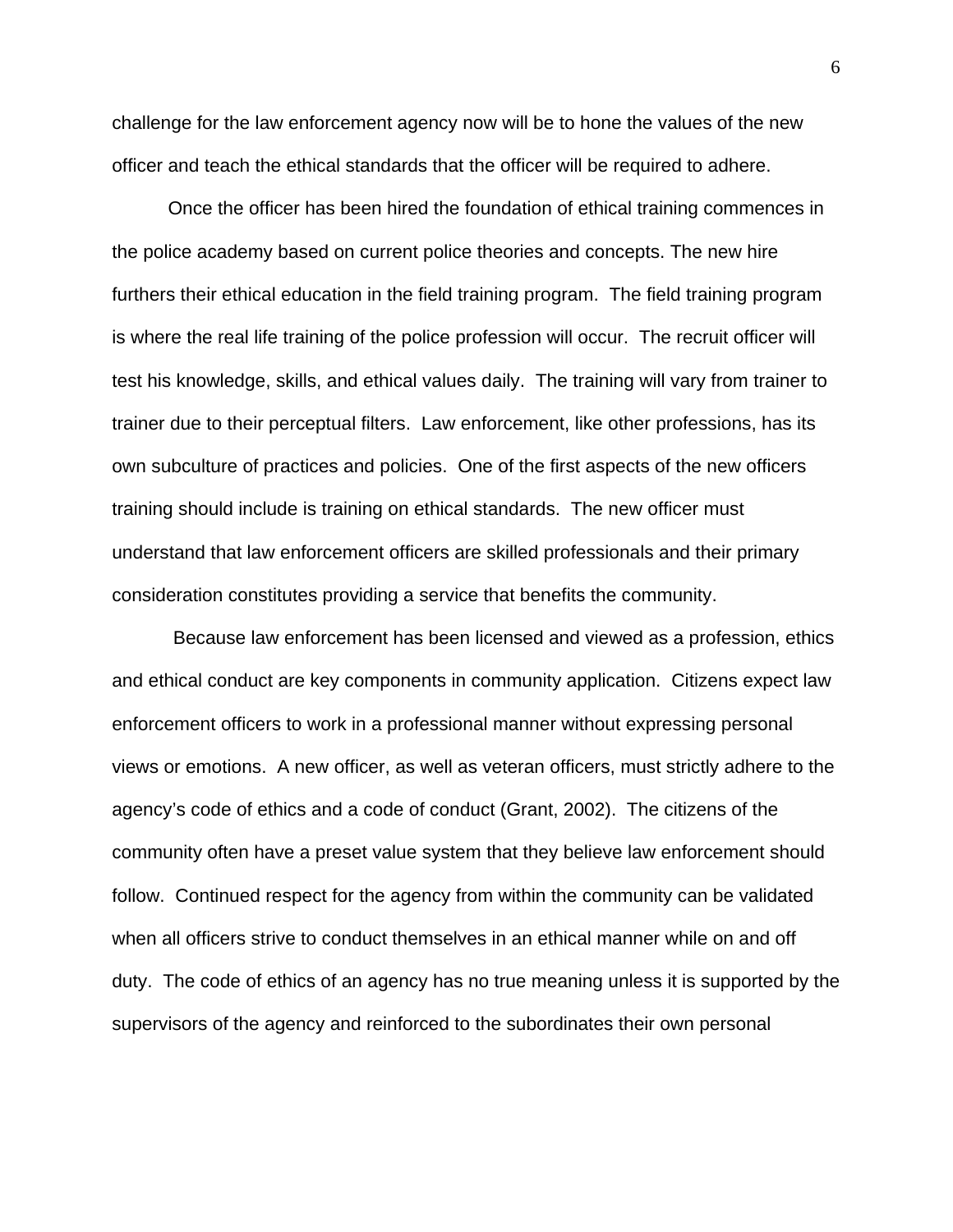demonstrations and through training on the standards to which officers are expected to adhere.

 Officers can be trained on ethics, but in reality not every officer in the agency will refrain from making unethical decisions in their career. Training of ethical standards cannot make officers ethical, but such instruction at least forewarns officers and limits the organizational liability. This knowledge cannot entirely protect the officer from the wrong decision, but it does protect them from being deceived that their decision is the ethical decision (Delattre, 1989). In the event of policy violations of ethical standards, many agencies have an ethical standards or internal affairs division to investigate officer misconduct.

 The need for ethics training is two fold. First, officers are tasked with uncovering crimes that many people are reluctant to reveal and may resist arrest when their crime is discovered. Officers must constantly adjust their behavior and actions to circumstances, which most often, can have an unpredictable outcome. Officers must always remember the parameters they are required by law to work within. Although the fruits of a crime may be apparent if the officer violates the law or department procedure in obtaining evidence or a confession the case the officer is filing can be dismissed, or even criminal charges filed against the officer in severe cases of misconduct.

 The second need for ethics training is because of an officer's independence while on patrol. The daily patrol functions of officers will allow them to follow their personal ethical valve system in dealing with crime and public disorder. Officers are out of direct supervision when on patrol and their encounters with citizens begin and end with discretionary decisions on how to handle the call for service (Caldero & Crank,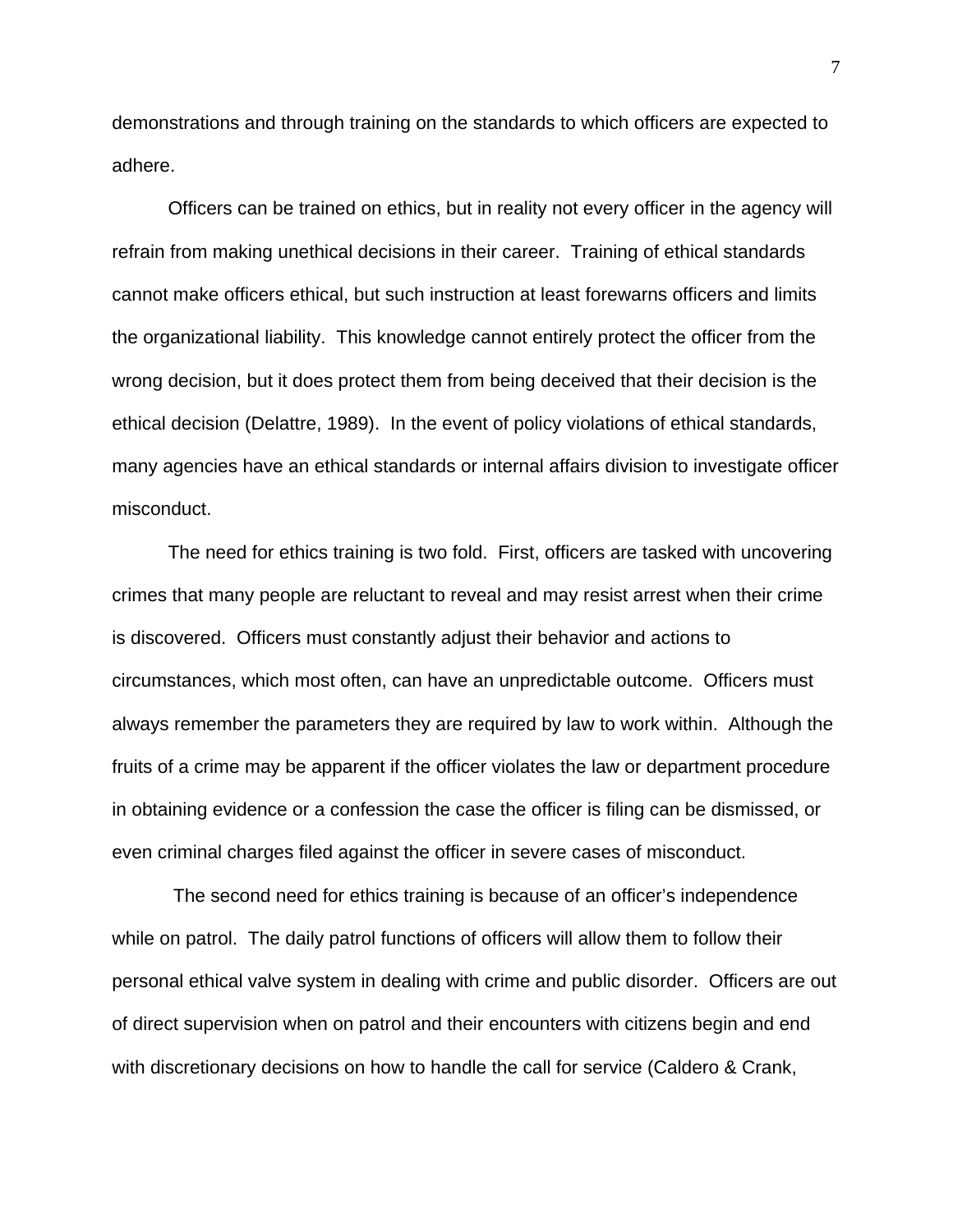2000). For example, an officer searching a jewelry store, where there has been an alarm and an open door is located, may come across many diamonds, rings, and bracelets that are not locked in a vault or a display case. An officer with strong ethical values will not fall to temptation in a situation such as this.

 The addition of ethics into the training cycle can be an advantage to any law enforcement agency. Currently, the training on cultural diversity and family violence issues are required by the State of Texas as mandated peace officer courses and the courses must be completed every four years. The regular exposure to these class topics helps the officer stay current on issues of public concern and the classes act a refresher. Conventional wisdom would dictate that ethics training should be a mandated requirement. Annual refresher courses on ethics training will remind and reenforce the need for continued and expected need for moral and ethical conduct by all officers. Many of the basic licensing academies have added ethics training as a core course for the new recruit officers. The ability to instill the need for ethical behavior and decision making will focus the new recruit on the correct path for moral behavior in his career. Since the need for ethics training has been introduced at the basic academy level the training should become mandated by the State of Texas and included in each training cycle to help reinforce the need for ethical behavior by officers.

#### 2B**METHODOLGY**

The instrument used to gather the information was a survey questionnaire where four survey questions were asked to determine the use of ethics in law enforcement, and if any training was conducted in the area of ethics. Twenty six surveys were passes out to law enforcement officers from police agencies throughout the State of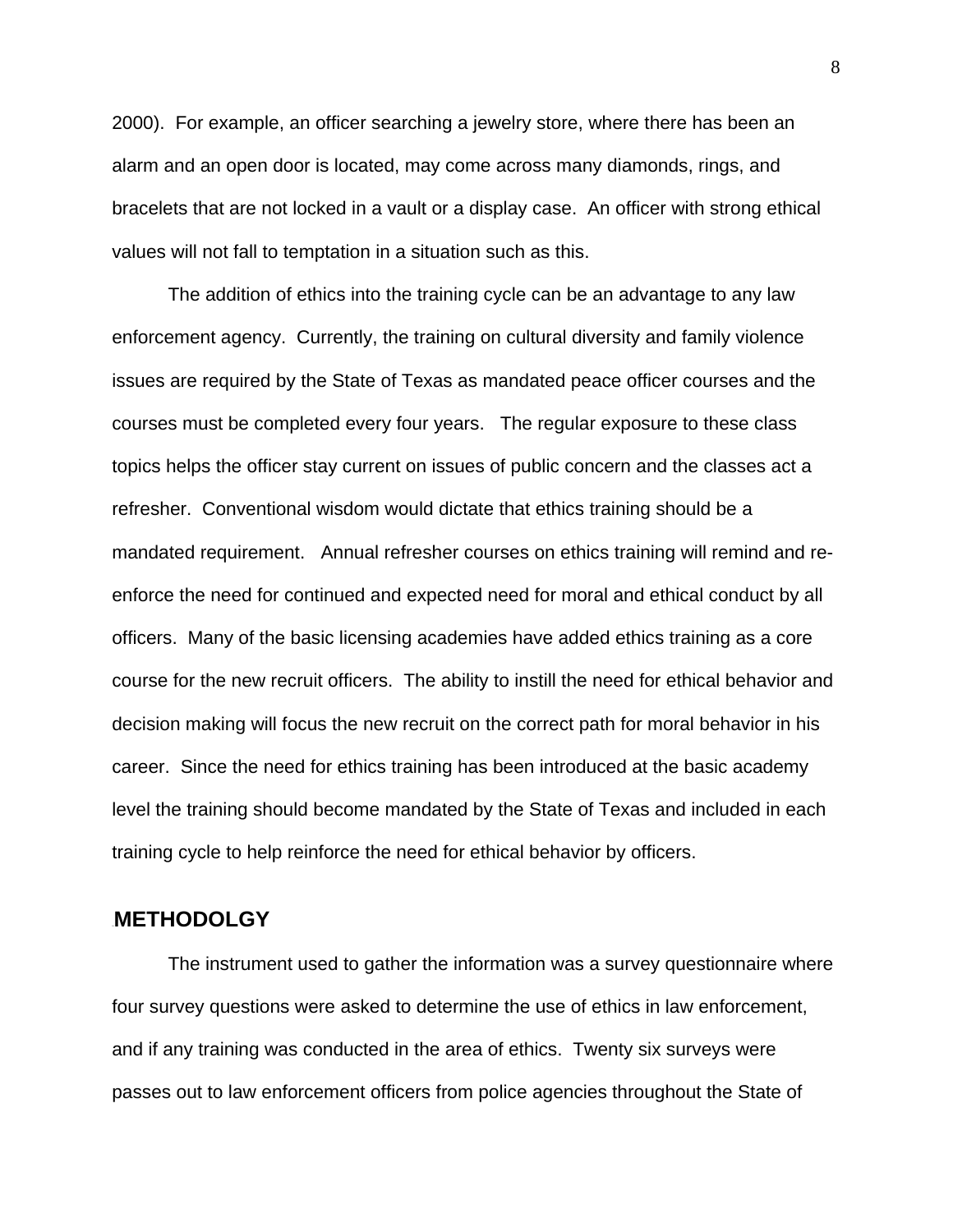Texas and represented at the Leadership Command College Module !, Class 66. All 26 surveys were returned completed. After a review of the answers any law enforcement agency will be able to determine how their agency follows the basic trend in ethics training. The survey questions are:

- Does your department have a code of ethics?
- Does your department conduct ethics training?
- Do you feel ethics needs to be emphasized at all levels in the police department?
- Do you feel ethics training should be a TCLEOSE requirement?

The anticipated answers to the aforementioned questions will give law enforcement agencies and training provider's information on the current status of ethics training and the research results to determine if more training in the field of ethics is needed. Although the majority of law enforcement agencies currently have a general orders or other policy in place to govern officer's behavior, the findings in this research will allow the agency to review the latest trends and enhance their existing policies. The research questions will also be able to give law enforcement administrators an overall view on how the majority of officers feel about the need for ethics training. It is expected that most law enforcement agencies will has a code of ethics, and some agencies will even go a step further and provide standard ethics training. Since officer misconduct has become more prevalent in the media, it is expected that the survey result will illustrate that officers feel more ethics training is desired and should be made a Texas Commission on Law Enforcement Officer Standards and Education mandate.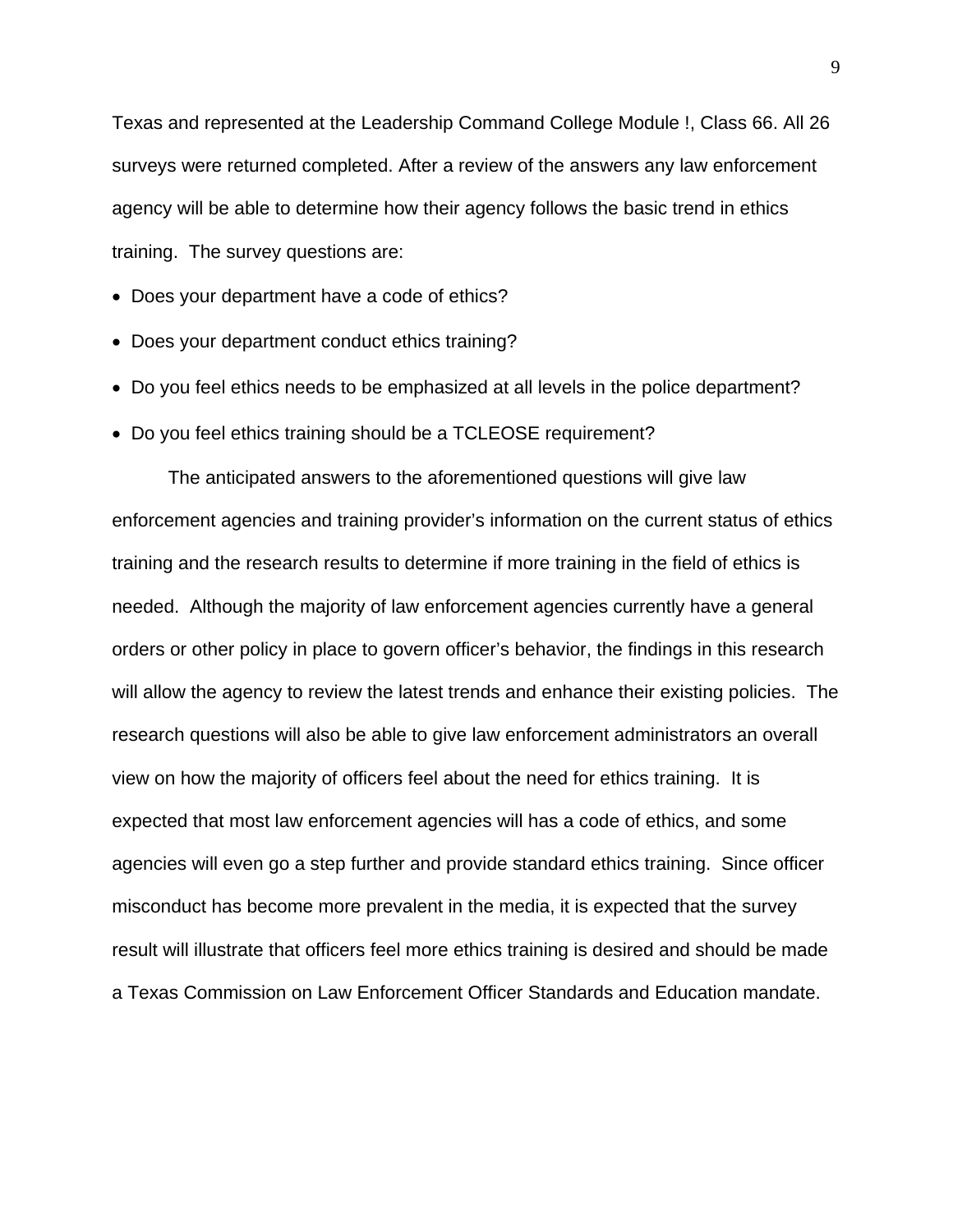#### 3B**FINDINGS**

The review of literature used in the research of this paper affirmed that ethical standards in law enforcement are paramount in maintaining the image of the agency in the public eye, and that reinforcement of ethics through training will help solidify ethical behavior of officers. The primary feeling of the authors is that the ethical standards of an officer are inset before the officer is hired. The value system of the new officer is then honed in the basic police academy and molded as the officer proceeds through the field-training program. Finally the officer will need to receive periodical ethics training to continually re-enforce the values that have been learned and practiced.

 The survey was representative of 26 officers from agencies throughout the State of Texas. The law enforcement agencies represented municipal, county, school districts, universities and transit police. The smallest agency was 14 officers and the largest agency was approximately 3,300 officers. The questions asked in the survey allowed for an answer of "yes" or an answer of "no."



The first question asked was "does your department have a code of ethics?"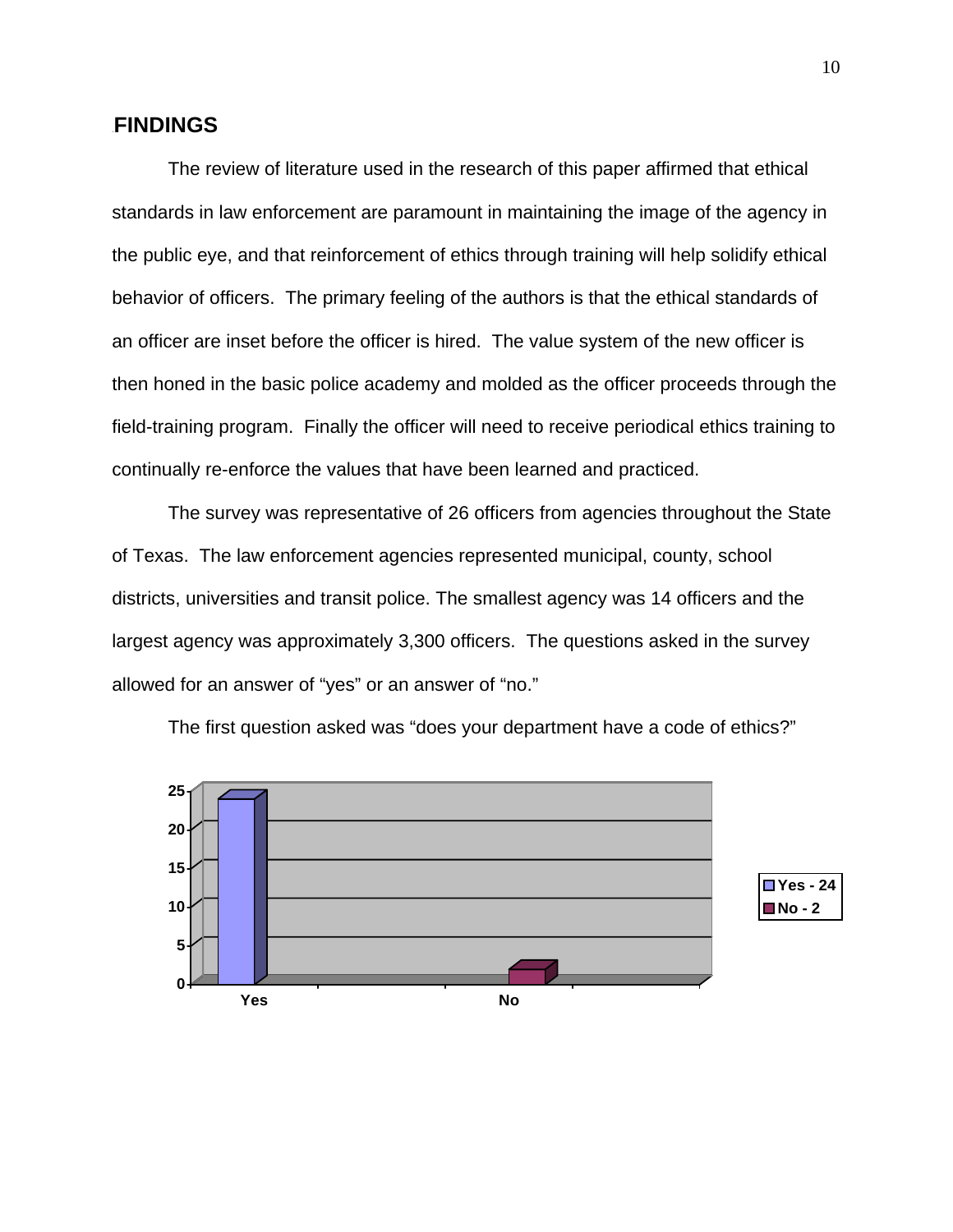The graph demonstrates that the majority of law enforcement agencies surveyed do have an code of ethics. The challenge for law enforcement to maintain high standards dictates that agencies should have some form of ethical standard to which officers are held. The results of this survey question were anticipated to be a 100 percent. The finding that 92 percent of the departments surveyed is still an acceptable result, but 100% of departments having an code of ethics was the desired result of the findings.

 The second survey question asked was "does your department conduct ethics training?"



A review of the answers to question two revealed that 62 percent of the law enforcement agencies surveyed do conduct training in the area of ethics. This result is higher that anticipated. The expected result was that less than half of the law enforcement agencies surveyed would be conducting ethics training. The determination from a random sample of law enforcement agencies that the majority of agencies are conducting ethics training is a positive note. The goal of this research is to allow administrators to get a view of what other agencies are doing in the field of ethics training and use the information to add ethics training or improve the ethics training within their own department.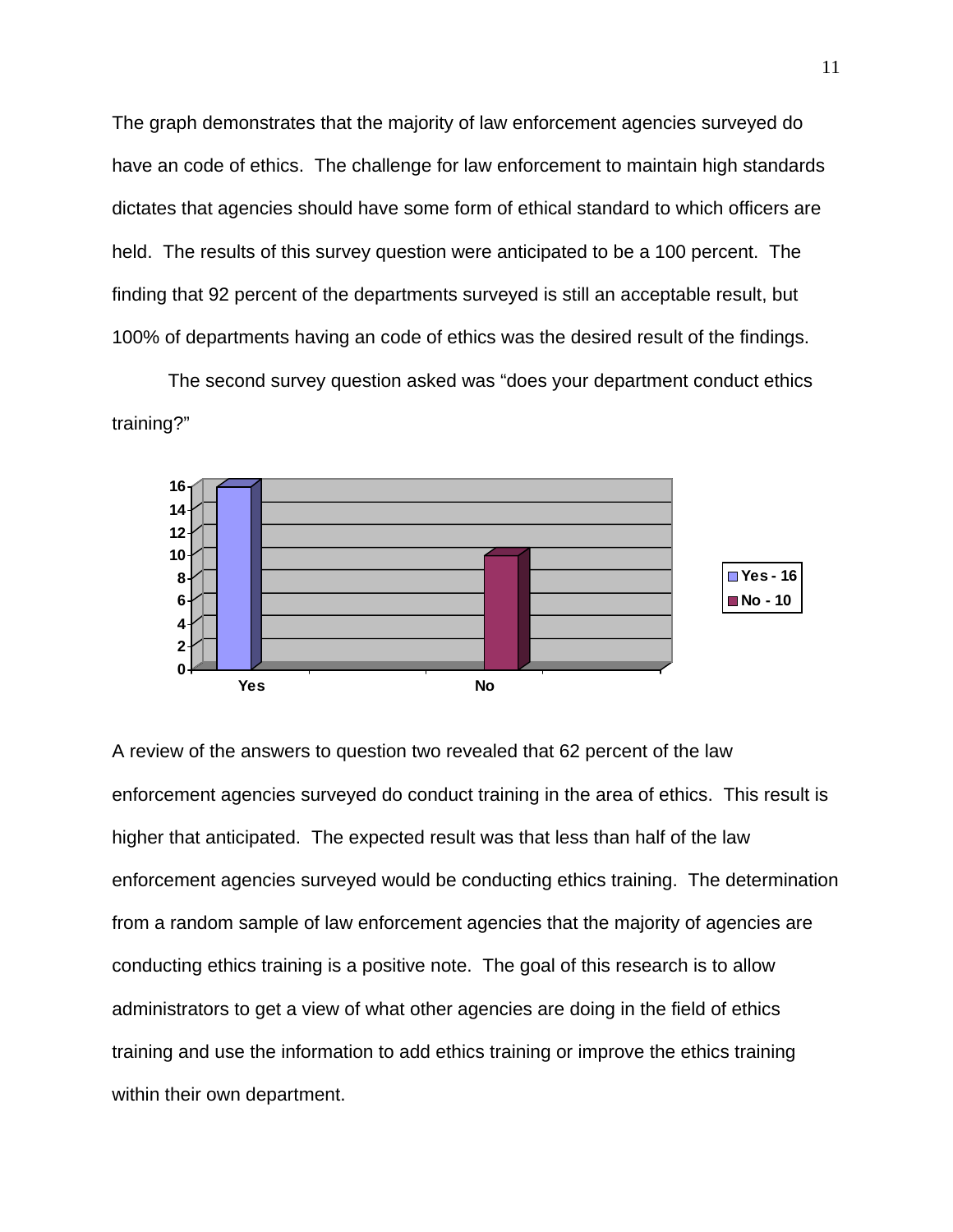The third survey question asked was "do you feel ethics needs to be emphasized at all levels in the police department?"



The response to this survey question was 100 percent positive. This question was placed in the survey to assist administrators in understanding the need for ethics training and ethical behavior at all levels of the agency. The survey question receiving 100 percent of a "yes" answer was the predicted result. Management plays a vital role in any law enforcement agency and the supervisors of the agency must be held to the same or higher standard as an officer. Management sets the example in any law enforcement agency and it is common practice for the subordinates to mimic the actions and attitudes seen on a daily basis. The response to this survey question re-enforces the need for management to obtain ethics training and add it as part of the agencies training curriculum. Authors and scholars alike believe that leadership and ethics should start at the top of any organization's management and work down through the ranks of the agency.

 The final survey question was "do you feel ethics training should be a TCLEOSE mandate?"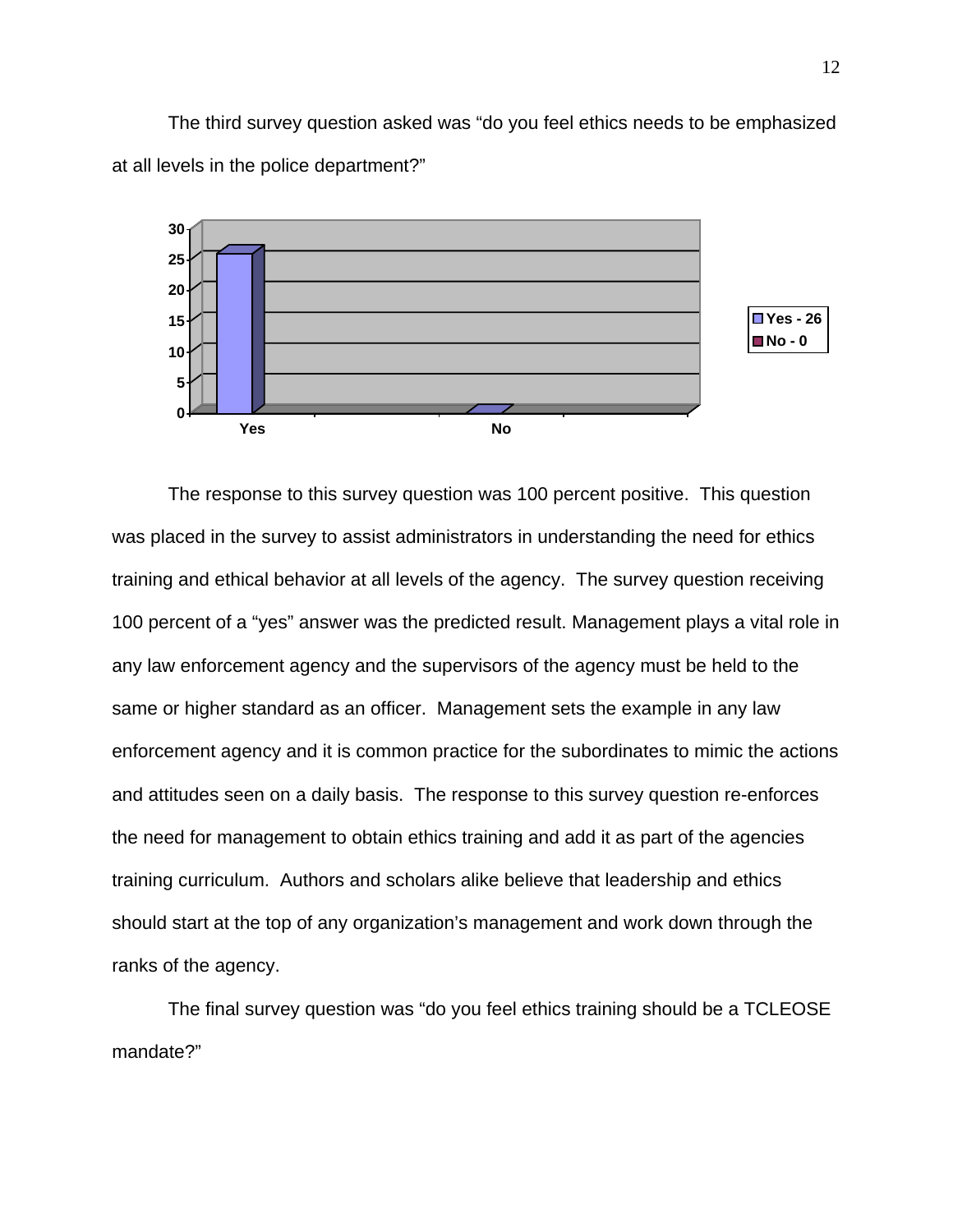

The result of this survey question was 92 percent in favor of ethics training becoming a TCLEOSE mandate. The expected result was 100 percent. Taking into consideration the previous survey question obtaining 100 percent for ethics training at all levels in the agency it was expected that this survey question would also receive 100 percent in favor of the TCLEOSE mandate. One possible reason for the lack of 100 percent in favor of making ethics a TCLEOSE mandate could be the amount of mandated training currently required by TCLEOSE. TCLEOSE currently has several mandated courses officers must complete each training cycle. Many of the officers feel that training requirements are overly repetitive and possibly would not desire another course placed on the list of mandates.

The results of this survey demonstrates that officers feel ethics training is important and should be taught at all levels in the agency. Regardless of the size of the law enforcement agency, ethics training is coming to the forefront of concern in maintaining a positive public image. The survey provided information on how many law enforcement agencies take an approach to ethics and how officers feel about ethics training. The main goal of the survey was to provide information for administrators on ethics training and how the majority of officers feel on the subject of ethics.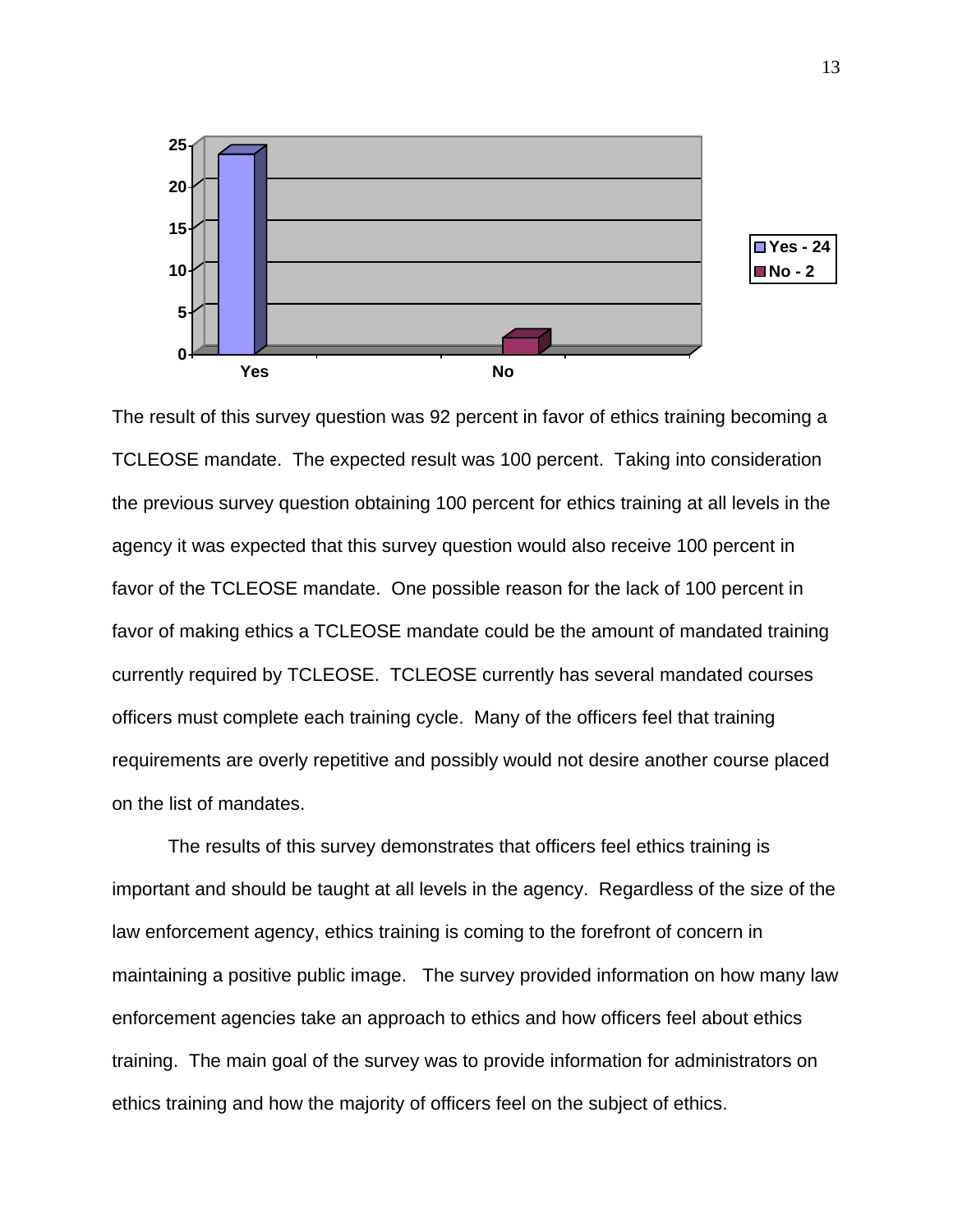#### 4B**CONCLUSIONS**

Law enforcement officers are given a great deal of autonomy while on patrol and the individual ethics and actions of each officer can affect an entire agency. The increased media coverage on officer behavior had become national news. The purpose of this research was to identify the need for ethics training in law enforcement and allow individual agencies a glimpse into the general consensus of how officers feel about the need for ethics training. The initial hypothesis was that most law enforcement agencies surveyed would have an code of ethics, but would not do any training in the field of ethics to re-enforce the standards set by the department. Overall, the findings from the survey were positive. The majority of the agencies surveyed had an oath of ethics or code ethics in place and actively conduct ethics training. All of the officers surveyed felt that ethics should be emphasized at all levels in the agency, and the majority of officers felt that ethics training should be a TCLEOSE mandate to be taught during the training cycles.

 The results of the research, literately reviews, and the survey all supported the initial hypothesis that ethical standards are a vital part of any agencies image and training on officer ethics should be a continual process. The basic police academy provides the first exposure to law enforcement ethics the officer will experience. After completion of the basic academy the responsibility for ethics training will fall on the officer's law enforcement agency.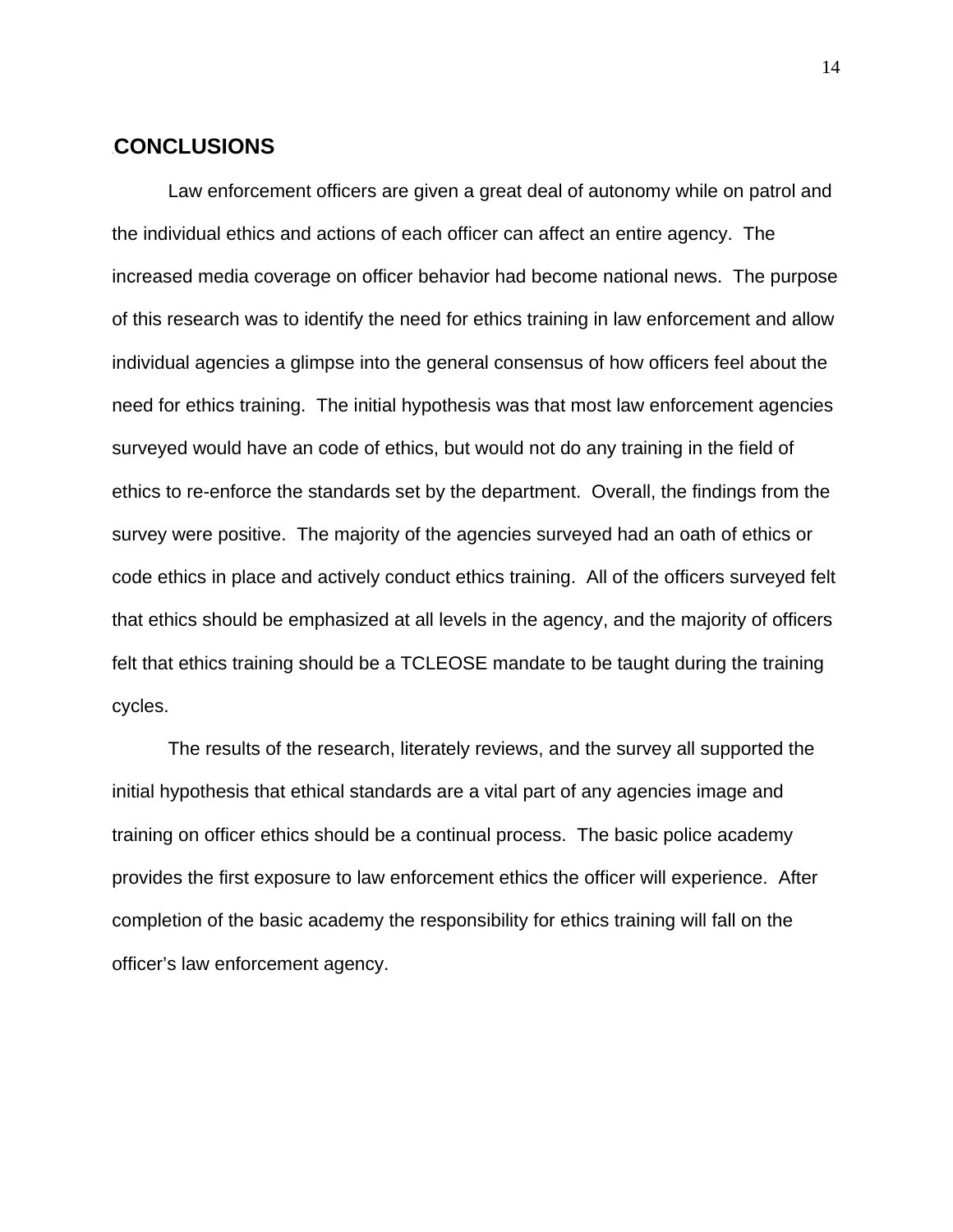The most widely used code of ethics was developed by the International Association of Chief of Police (IACP). The IACP code of ethics is as follows:

"As a law enforcement officer, my fundamental duty is to serve the community; to safeguard lives and property; to protect the innocent against deception, the weak against oppression or intimidation and the peaceful against violence or disorder; and to respect the constitutional rights of all to liberty, equality and justice. I will keep my private life unsullied as an example to all and will behave in a manner that does not bring discredit to me or to my agency. I will maintain courageous calm in the face of danger, scorn or ridicule; develop self-restraint; and be constantly mindful of the welfare of others. Honest in thought and deed both in my personal and official life, I will be exemplary in obeying the law and the regulations of my department. Whatever I see or hear of a confidential nature or that is confided to me in my official capacity will be kept ever secret unless revelation is necessary in the performance of my duty. I will never act officiously or permit personal feelings, prejudices, political beliefs, aspirations, animosities or friendships to influence my decisions. With no compromise for crime and with relentless prosecution of criminals, I will enforce the law courteously and appropriately without fear or favor, malice or ill will, never employing unnecessary force or violence and never accepting gratuities. I recognize the badge of my office as a symbol of public faith, and I accept it as a public trust to be held so long as I am true to the ethics of police service. I will never engage in acts of corruption or bribery, nor will I condone such acts by other police officers. I will cooperate with all legally authorized agencies and their representatives in the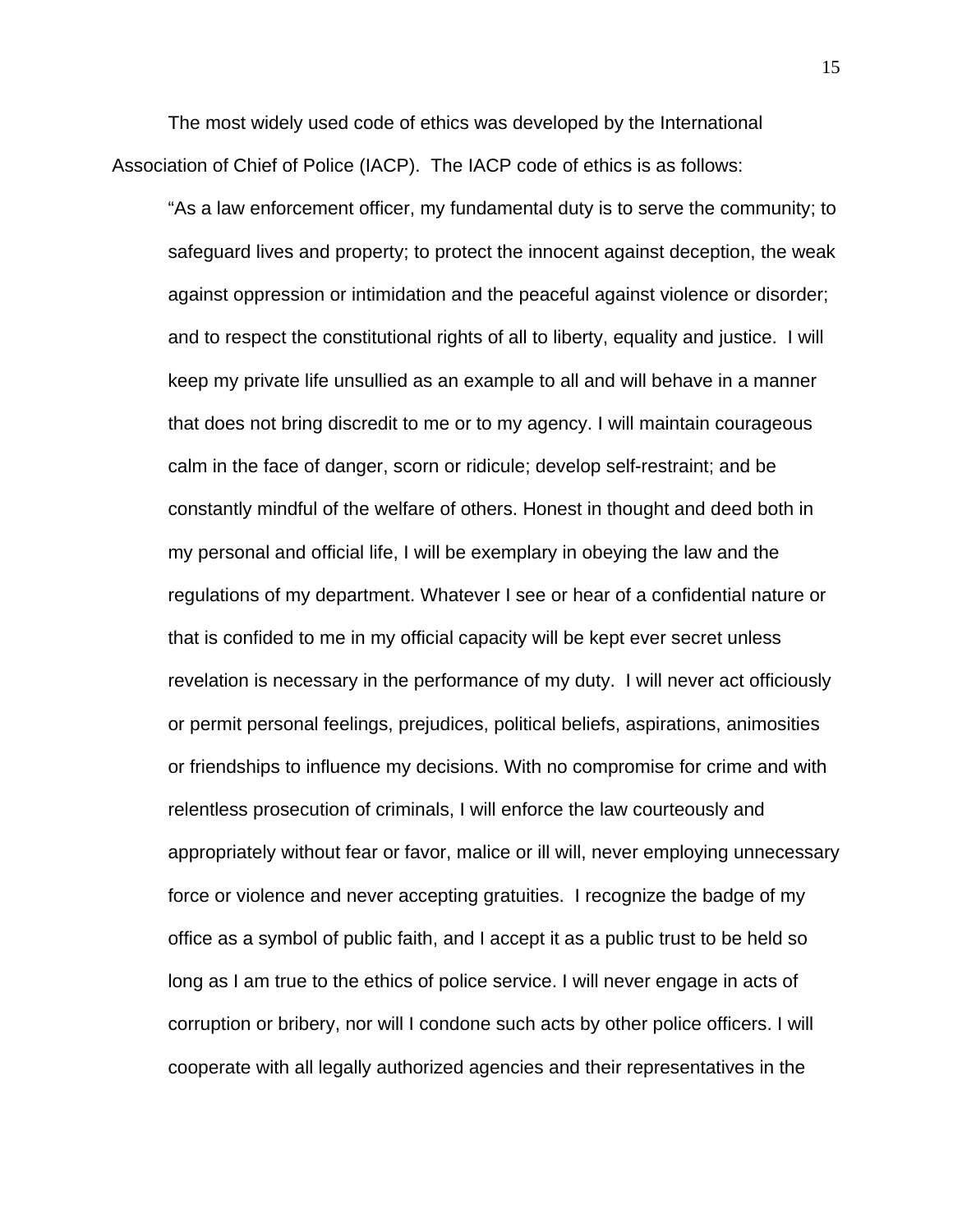pursuit of justice. I know that I alone am responsible for my own standard of professional performance and will take every reasonable opportunity to enhance and improve my level of knowledge and competence. I will constantly strive to achieve these objectives and ideals, dedicating myself before God to my chosen profession . . . law enforcement."

 The sentiments in the IACP code of ethics have been echoed in the research and findings of this paper. The ultimate responsibility for ethical behavior and conduct will always fall on the shoulders of the individual officer. Officers are trained in all areas of law enforcement, and ethics should be one of the areas instilled in the officer's course curriculum. Officers must always take pride in themselves, agency, and in their community. Law enforcement is a profession and the officer must without fail conduct themselves as professionals.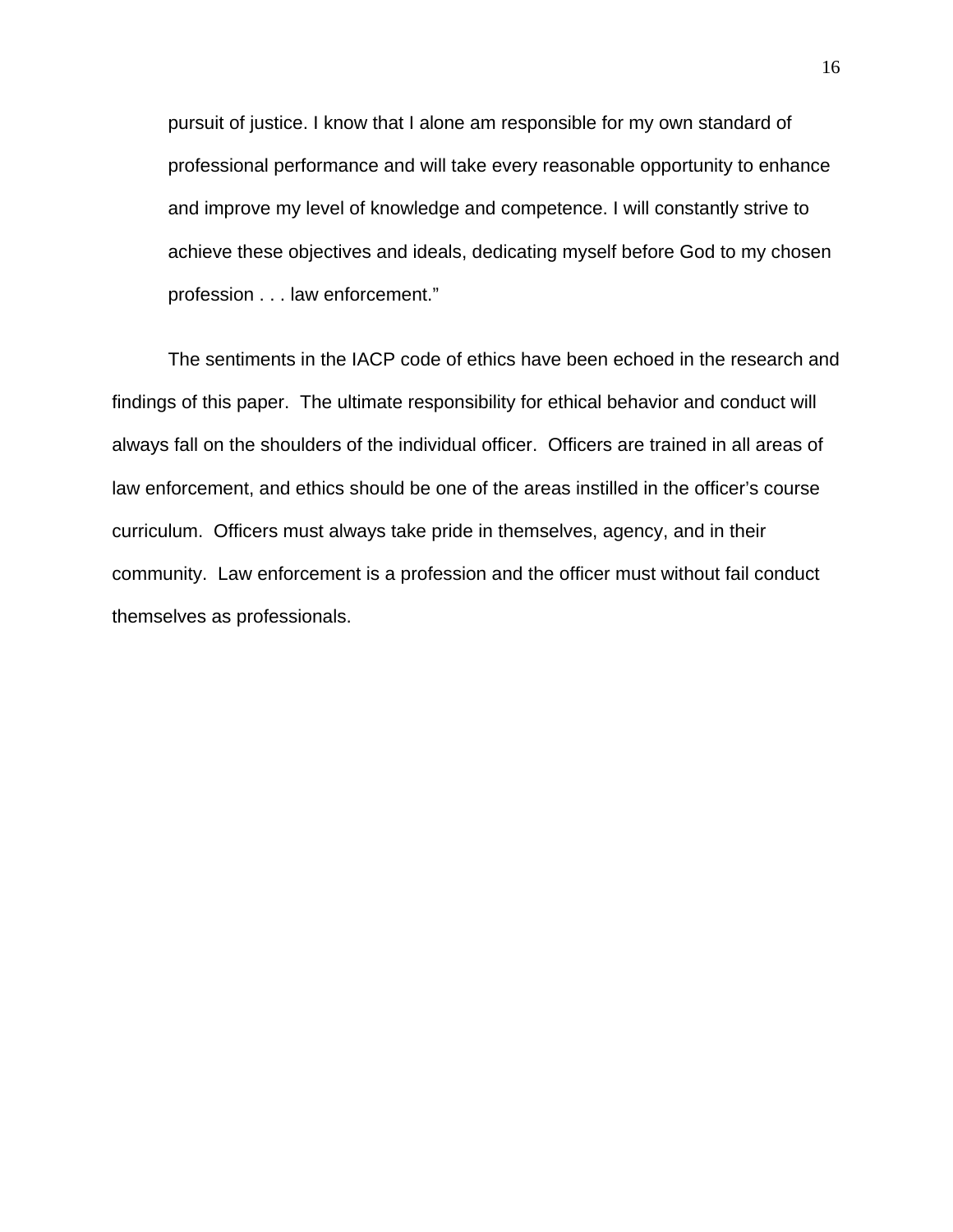#### **REFERENCES**

- Cohen, H.S. (1991). *Power and restraint: The moral dimension of police work.* New York: Praeger Publishers*.*
- Delattie, E.J. (1989). *Character and cops: Ethics in policing.* Landham, MD: University Press of America, Inc.
- Elliston, F. A., & Feldberg, M. (1985). *Moral issues in police work.* Savage, MD: Rowman and Littlefield Publishers, Inc.
- Heffernan, W.C. , & Stroup, T. (1985). *Police Ethics: Hard choices in law enforcement.* New York: John Jay Press.
- Jones, J.R., & Carlson, D.P. (2004). *Reputable conduct: Issues in policing and corrections.* New Jersey: Prentice Hall, Inc.
- Kooken, D.L. (1957). *Ethics in police service.* Springfield, Ill: Charles C. Thomas Publisher.
- Palmiotto, M.J. (2001). *Police misconduct: A reader for the 21st century.* New Jersey: Prentice Hall, Inc.
- Trautman, N.E. (1988). *Law enforcement The making of a profession.* Springfield, Ill: Charles C. Publisher.
- Wilson, J.Q. (1969). *Varieties of police behavior.* Cambridge, MA: Harvard University Press.